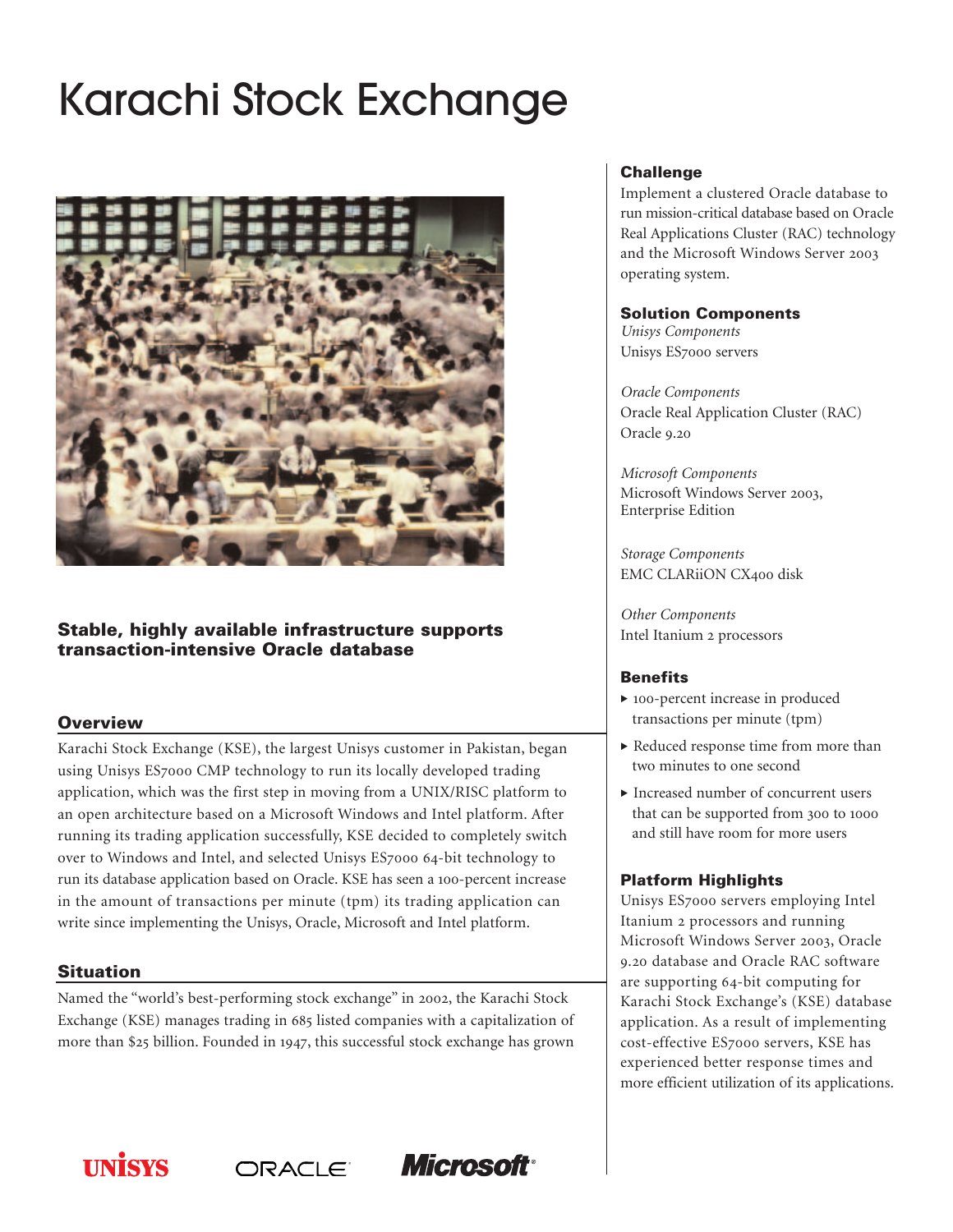rapidly and adopted a technology-centered approach to support its businesses. Its management places an emphasis on the continual development and improvement of its automated trading environment to maintain smooth and reliable operations.

After experiencing tracking issues and poor response times in terms of inquiries for outstanding orders and the writing of confirmed orders onto database servers,

IT executives at KSE saw a need to implement a more reliable and scalable solution. Its previously deployed IBM RS6000 servers could neither handle the 500,000 orders that KSE was taking daily nor support KSE's requirement of connecting more than 2,000 terminals.

# **Solution**

KSE's main business objective was to synchronize its database with its newly developed trading application, which can match more than 400 trades per second. KSE developed its own trading application and database based on Oracle and the Microsoft Windows Server 2003 operating system. After a successful implementation of the initial system, KSE deployed two Unisys ES7000 servers employing 64-bit Intel Itanium 2 processors. One server is used as the production server and the other provides failover capabilities.

KSE's previous infrastructure had six to seven IBM RS6000 servers, which did not feature partitioning capabilities. Thus, workloads could not be distributed to take advantage of processor capacity, leaving most of the processors lying idle. KSE resolved that problem with the implementation of 64-bit ES7000 servers.



As to why KSE IT executives chose the Windows Server 2003 operating system, there were several reasons. First, they wanted to develop an open-platform based trading application. Second, the resources required to develop a new trading application were very expensive. "The ES7000 servers provided us with a platform that can run Microsoft Windows Server 2003," says Abdullah Jan Farooqui, Chief Information Technology Officer. "If we ran our applications on a UNIX platform, the cost of that system would be at least 10 times more expensive."

Another key component of this deal was the implementation of Oracle 9.20 and Oracle RAC database software. Due to the mission-critical nature of the trading application, KSE deployed Oracle's RAC clustering software to achieve transparent failover capability and uninterrupted availability.

#### **Benefits**

Since implementing the Unisys and Microsoft solution for 64-bit computing to support its Oracle environment, KSE has seen major benefits—including better response times, more efficient utilization of computing resources and a more cost-effective solution.

For example, KSE is committed to delivering a subsecond response time to its customers, regardless of stock market conditions. Previously, depending on the order flow, users would wait between one to three minutes.

"Now with Unisys ES7000 servers at the heart of our infrastructure, we achieve the required response time



without a glitch," says Farooqui. "Since implementation our staff has greatly benefited. They used to have to stay back in the office just to wait for the queues to appear in order to run a report. Now they can run reports right after the closing of the market."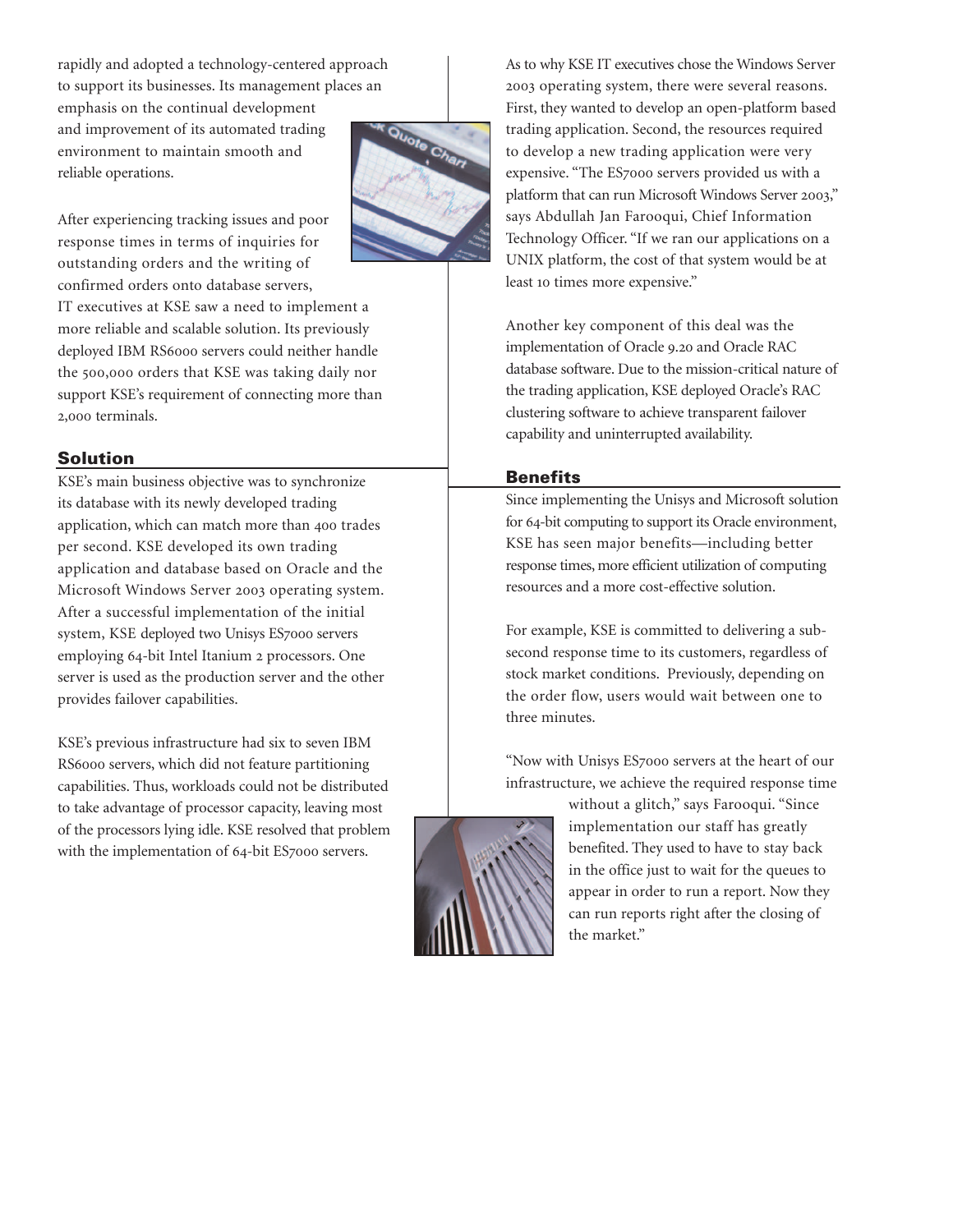Additionally, KSE's previous infrastructure could not write the number of transactions per minute (tpm) needed for its newly developed trading application. "The IBM servers were lagging behind—producing only 600 to 700 transactions per minute. With the new trading system running on Unisys ES7000 servers, we are now writing between 12,000 to 15,000 transactions per minute," says Farooqui.

According to Farooqui, KSE has also been able to support twice as many concurrent users as previously supported under UNIX, but without increased cost. And KSE can now support 2000 direct-attached trading workstations.

IT executives at KSE are also focused on improving storage support. In order to free its servers from additional workloads, the company has installed an EMC CLARiiON CX400 disk. "EMC, partnered with Unisys, offered scalability, availability and performance," says Farooqui. In the future, KSE is interested in working with Unisys to implement a Disaster Recovery (DR) site. Additionally, KSE is considering implementing a SAN because it could enable the company to replicate and synchronize data to a DR site.

Unisys provided a complete solution for KSE's demanding IT environment—easily winning over competitors IBM and HP/Compaq in this deal. "The Unisys ES7000 server is a product that comes from people who have expertise in services and mainframes that support mission-critical environments," says Farooqui. "It is the only platform that can provide KSE with a scalable, highly available infrastructure that is needed to gain a competitive edge in this business."

Visit the Karachi Stock Exchange at: **www.kse.com.pk**

Learn more about Unisys ES7000 servers at: **www.unisys.com/es7000**

Learn more about Oracle products at: **www.Oracle.com**

Learn more about Microsoft products at: **www.microsoft.com**